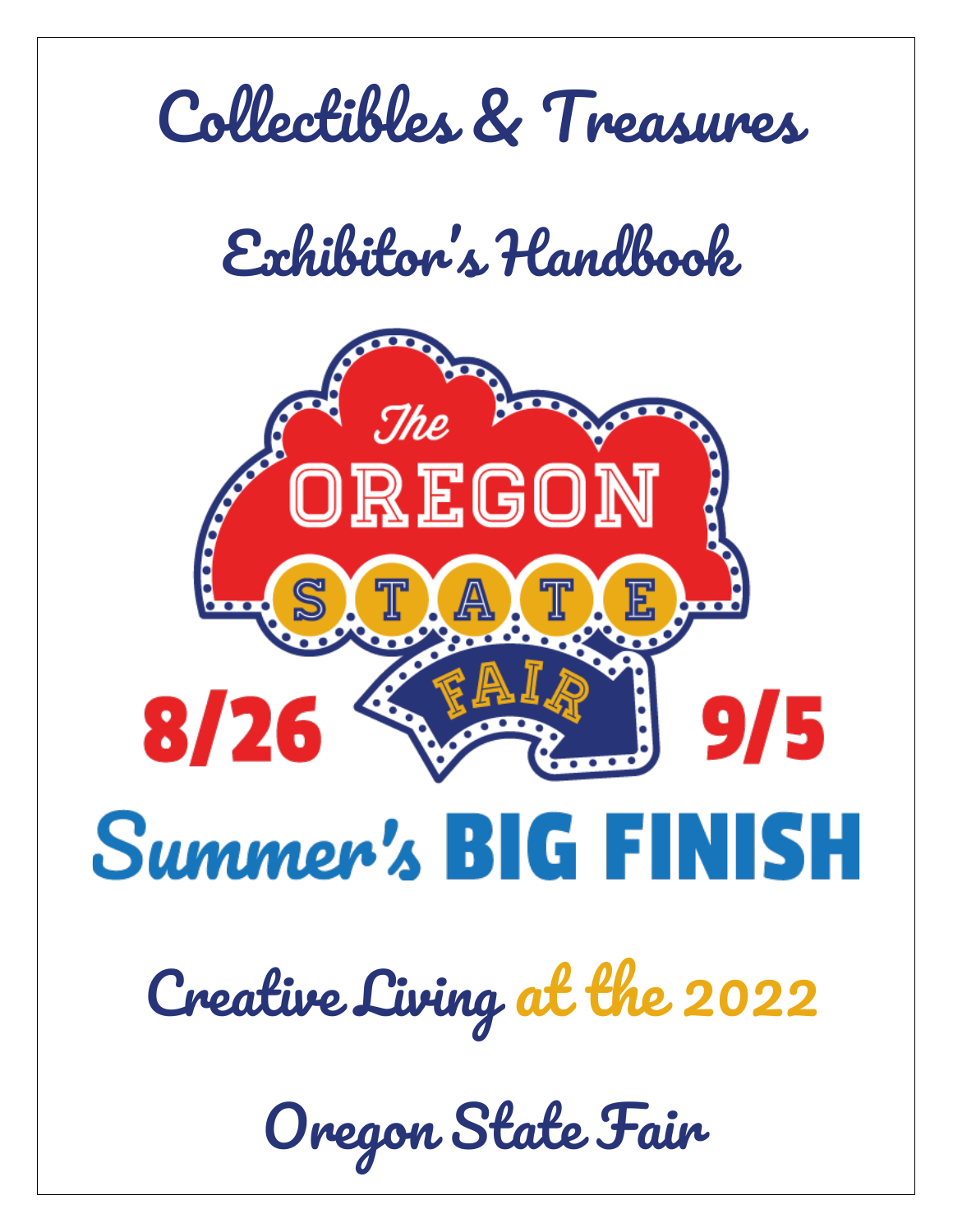# COLLECTIBLES & TREASURES

### **IMPORTANT DATES**

#### **ENTRY AND RELEASE SCHEDULE**

**Collectibles & Treasures Online Entry Deadline:** 10 pm, Wednesday, August 17

#### **Deliver and set up Entries**: Thursday, August 25 2:00 pm to 7:00 pm.

Enter through Green Gate on 17<sup>th</sup> Street and follow signs to Columbia Hall.

Bring a copy of your online registration receipt (see instructions this page).

#### **Pick up entries:**  Tuesday, Sept. 6, 2 pm to 7 pm Wednesday, Sept. 7, 10 am to 2 pm

By submitting an entry into the Fair, exhibitors agree to abide by all rules, regulations and entry requirements of the Fair and of the department(s) to which they are submitting entries.

**It is important that exhibitors read and be familiar with the General Rules as well as the Competition Rules in this Handbook.**

#### **ONLINE REGISTRATION AND ENTRY INSTRUCTIONS**

#### **ONLINE ENTRY OPENS JUNE 8, 2022**

Read the complete rules, division descriptions, and entry information in the Handbook **BEFORE** going to Online Registration.

#### **1.** Then go to **[http://oregon.fairwire.com](http://oregon.fairwire.com/)**

**2.** Click **Register** or **Sign In** (for return visits).

- Register using your First and Last Name and create a password (write password down).
- Fill in requested information, including email address. Fill in age only if under 18. Click **Continue**.
- Select **Department** ex.: Collectibles & Treasures
- Select a **Division** ex*.:* Collectibles Division 158
- Select a **Class** ex.: Class 1581 Owned by Adult
- Fill in information for ALL class(es), including a brief **Description** if needed.
- **3.** When all your information is complete, click **Add Entry to Cart** and follow instructions to check out. (NOTE: If you think you may want to modify your entries, you may save your current session and check out at a later session. Be sure **to Check Out before the closing date listed for your Department; entries are not submitted to the Fair office until the check-out process is complete.)**
- **4.** Fill in "**yes**" to agree to all the terms and conditions of entry as defined in this Handbook.
- **5.** Click **Submit**.
- **6.** Please print and bring a copy of your detailed online entry receipt **with your entries** when you bring them to the Fair.

Please contact us with any questions.

#### **Oregon State Fair Creative Living Office**

**971-701-6571 or email [creativeliving@oregonstatefair.org](mailto:creativeliving@oregonstatefair.org)**

#### **[www.oregonstatefair.org](http://www.oregonstatefair.org/)**

**Follow the Oregon State Fair on Facebook, Instagram and Pinterest!**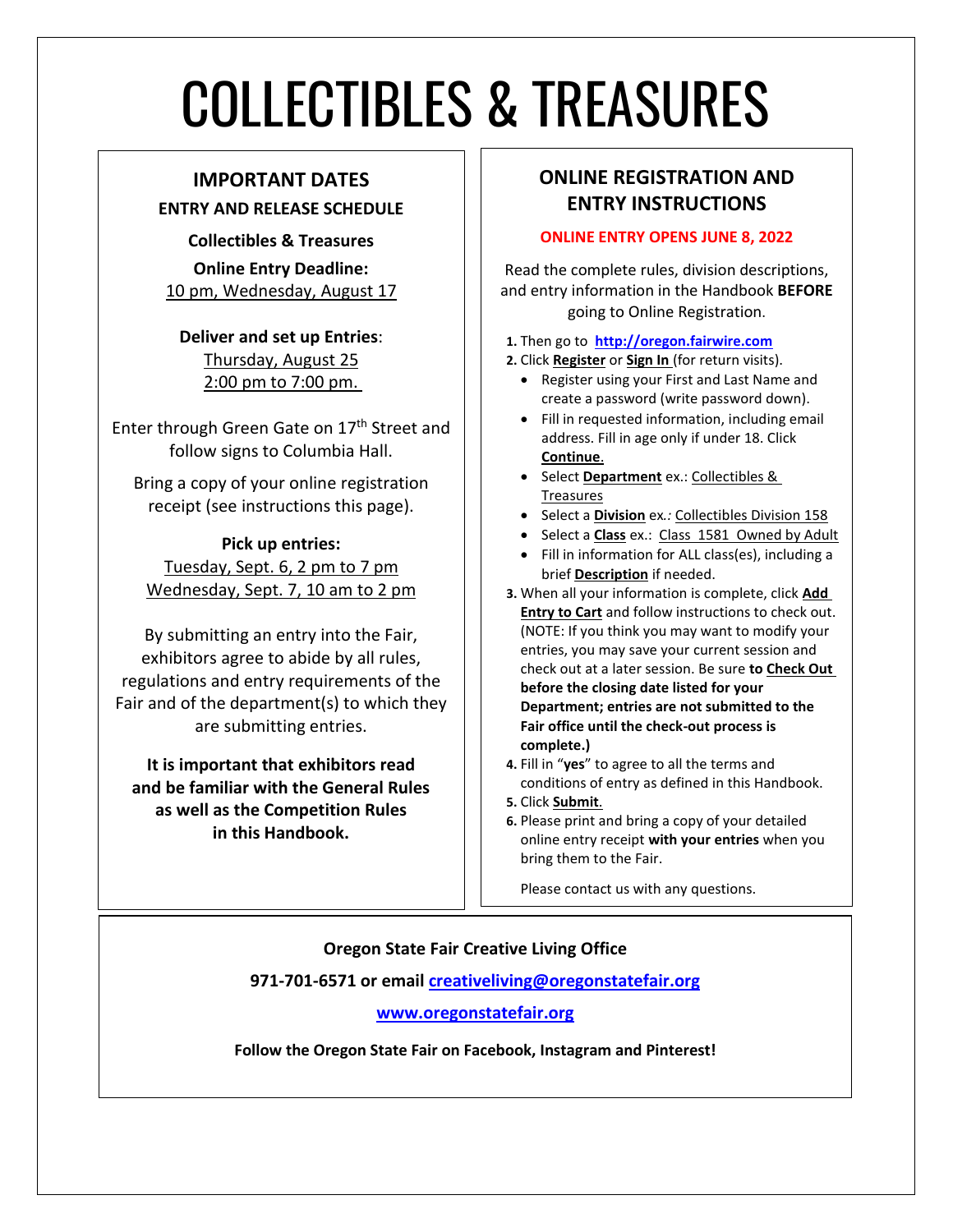## GENERAL RULES

- **1.** Oregon State Fair (OSF) competitions are open to residents of Oregon only. Entries do not need to be entered or have won at a county fair to be eligible for any competition.
- **2.** All articles must be the handiwork of the exhibitor and not been previously exhibited at the Oregon State Fair.
- **3.** Online entries must be submitted by the date indicated within each Department Handbook. Paper applications will not be accepted. Information must be accurate and complete. Walk-in entries may be accepted during intake days on a limited basis.
- **4.** Entries must be delivered and removed only during the scheduled times. Any exception shall be at the discretion of OSF staff.
- **5.** Entries will receive a claim check upon delivery. Exhibitor must present claim check or valid Oregon ID when picking up entries.
- **6.** Some competitions require an entry fee. See specific departments for fee and processing information.
- **7.** OSF staff or a judge may disqualify or transfer any exhibit which is not a true representation of the class in which it is entered or if rules are not followed.
- **8.** Judging is closed to the public unless otherwise noted. Every reasonable effort is made to secure highly qualified judges with expertise in their field.
- **9.** Entries by OSF staff and judges are prohibited in the department in which they are working. They may enter other departments.
- **10.** Volunteers who submit entries in a department in which they are working may not be present during judging.
- **11.** Ribbons and/or prizes will be awarded as warranted. All judges' results are final. Results cannot be provided over the phone but will be posted online when available. (www.oregonstatefair.org)
- **12.** Protests may be submitted to the Creative Living office accompanied by a deposit of \$25 which will be forfeited if the protest is not sustained. Protests must plainly state the cause of the complaint or appeal and submitted within 24 hours of the action.
- **13.** Ribbons and scorecards (as available) are provided with return of entries after Fair. See specific departments for return days.
- **14.** OSF is authorized to use any and all photographs, video and or digital images related to the entry for promotional purposes.
- **15.** Exhibitors shall indemnify OSF from and against all claims for damage to persons or property caused by them or their exhibits.
- **16.** OSF will take reasonable precautions to ensure safety of exhibits while on the fairgrounds, but will not be responsible for loss, damage, theft or injury of any kind to exhibits or exhibitors, unless the loss or damage is due to the negligence of OSF staff and volunteers.
- **17.** Exhibitors found in violation of rules, or to be in practices unethical or adverse to OSF, shall be penalized by forfeiture of awards and/or privileges, and removed from the exhibit.
- **18.** Items not picked up by final return days of each department are forfeited by exhibitor.

The Oregon State Fair reserves the final and absolute right to interpret any and all terms, conditions, rules and regulations contained in any and all parts of Department Handbooks and to settle and determine all matters, questions or differences in regard thereto, or otherwise arising out of, connected with or incidental to the Oregon State Fair. OSF further reserves the right to determine unforeseen matters not covered by General or Competition Rules, and to withdraw award offerings in all Competitions should any emergency exist and circumstances demand.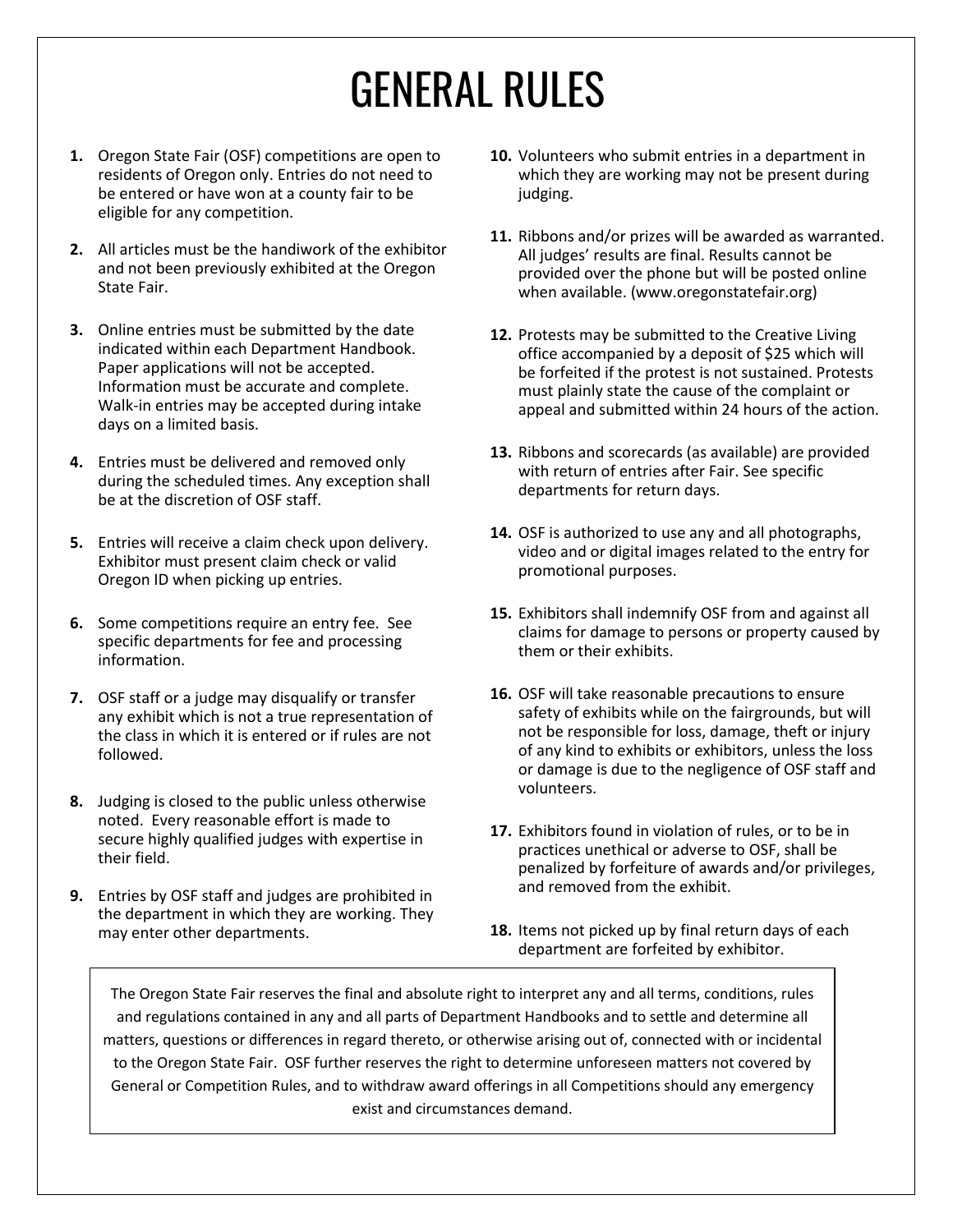## EXHIBITION RULES

- 1. All General Rules apply. Your submission indicates you have read and agree to abide by the General Rules and the specific rules of this exhibit.
- 2. These exhibition rules apply to both Collectibles and Treasures Divisions, and additional rules apply under each Division.
- 3. Entries in this exhibit are for display only and **will not be judged**.
- 4. Entrants must register online by 10 pm Wednesday, August 17.
- 5. During online registration provide a brief description of your collection or treasure.
- 6. Each exhibitor is limited to one entry per class.
- 7. During online entry process, provide a brief but complete description of what your collection or treasure is.
- 8. Exhibits must be in a condition suitable for display, and must arrive ready for display.
- 9. All entries must be appropriate for all age & family friendly viewing. Offensive, objectionable, or violent content will not be accepted.
- 10. Collections or treasures previously exhibited at the Oregon State Fair are not eligible.
- 11. Items may not be removed from the Fairgrounds until the scheduled pick-up date(s). Items not picked up by September 7<sup>th</sup> will become property of the Oregon State Fair.
- 12. Although the utmost care will be taken, the Fair cannot be responsible for accidental loss or damage. Please use your own discretion on any item of great value. See General Rule #15.

**Collectibles** are items that people enjoy collecting as a hobby.

**Treasures** are items that have special meaning for the owner, either because they are handed down in the family, a rare find, or simply have great value to the owner.

Some ideas, but not limited to:

Celebrate Oregon Stamps **Coins** Baseball Cards Vinyl Records Model Cars, Trains Fridge Magnets Baseball Cards Match Boxes Toys

Perfume Bottles Candy Dispensers Snow Globes & Glitter Domes Spoons Lanterns Ink Wells Holiday Ornaments Vintage Tableware Bookmarks Historic Memorabilia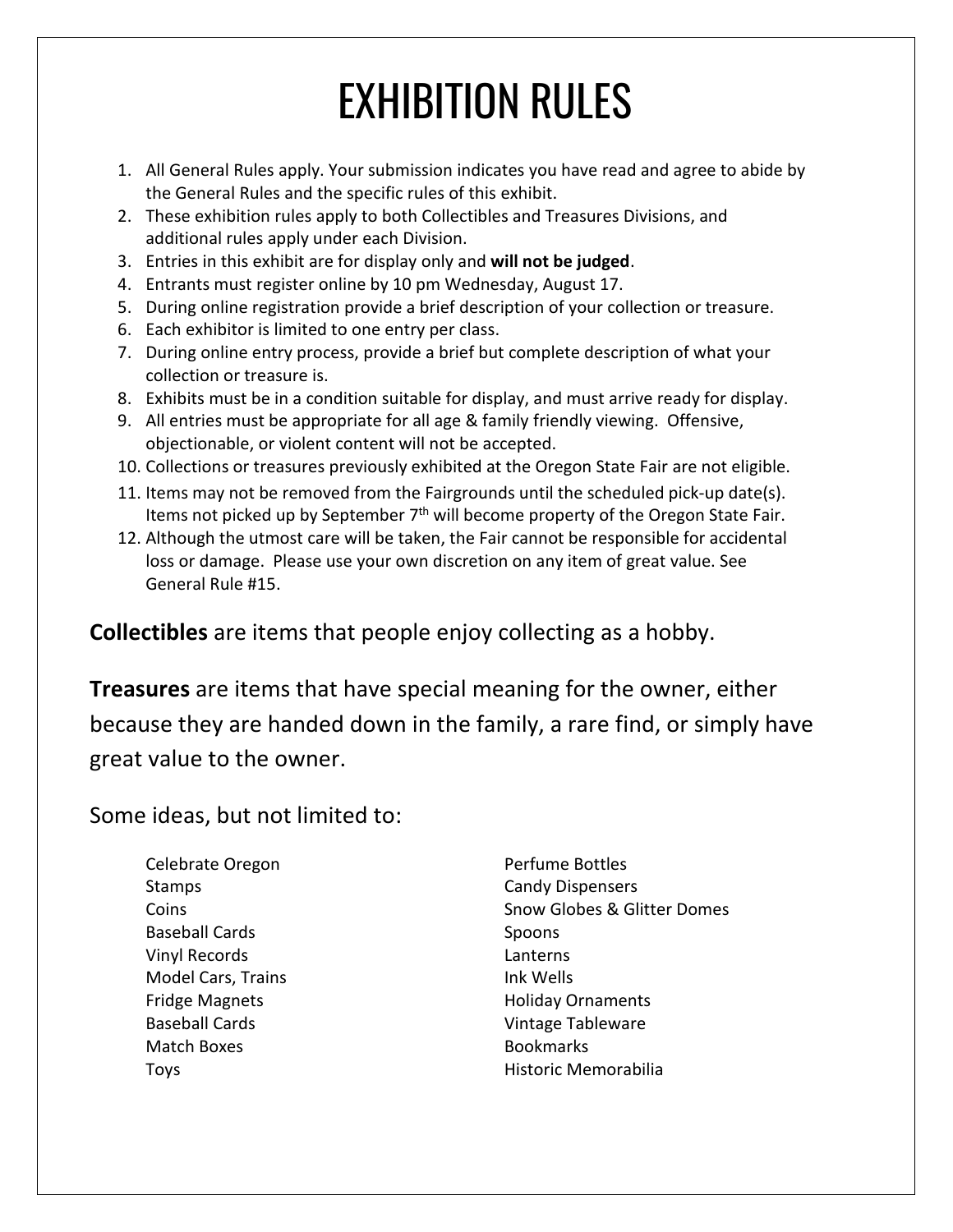### **Division** COLLECTIBLES DIVISION

- 1. Collection must be owned by the exhibitor, and the exhibitor is responsible for setting up their collection.
- 2. All entries will be displayed in locked cases provided by the Oregon State Fair. The size of display may be limited to  $1/2$  case – approximately  $19''$  deep, x  $60''$  x  $30''$ .
- 3. Shelves for the cases are available on a first come, first serve basis.
- 4. A more expanded description may be included with your collection for display.
- 5. Space may be limited and will be provided on a first come, first serve basis according to online entry date. In the event of limited room, exhibitor(s) will be notified prior to set up day.

#### **DIVISION 158 COLLECTIBLES**

#### **Class 1581 Collection owned by Adult**

Owner is responsible for displaying the collection

#### **Class 1582 Collection owned by Youth (17 and younger)**

Parent or other adult is encouraged to help with setting up the display

#### **COLLECTIBLES ARE DELIVERED AND DISPLAYED BY OWNER:**

#### **Thursday, August 25 from 2:00 pm – 7:00 pm.**

Display card: You are encouraged to provide an attractive, large print display card (ie. 5 by 7 inches) to place alongside your entry. Examples of information top include:

- How the collection was started
- How the collection was done or how it was collected
- Date of the oldest item in the collection
- Number of items in the entire collection
- Any other interesting information about the collection